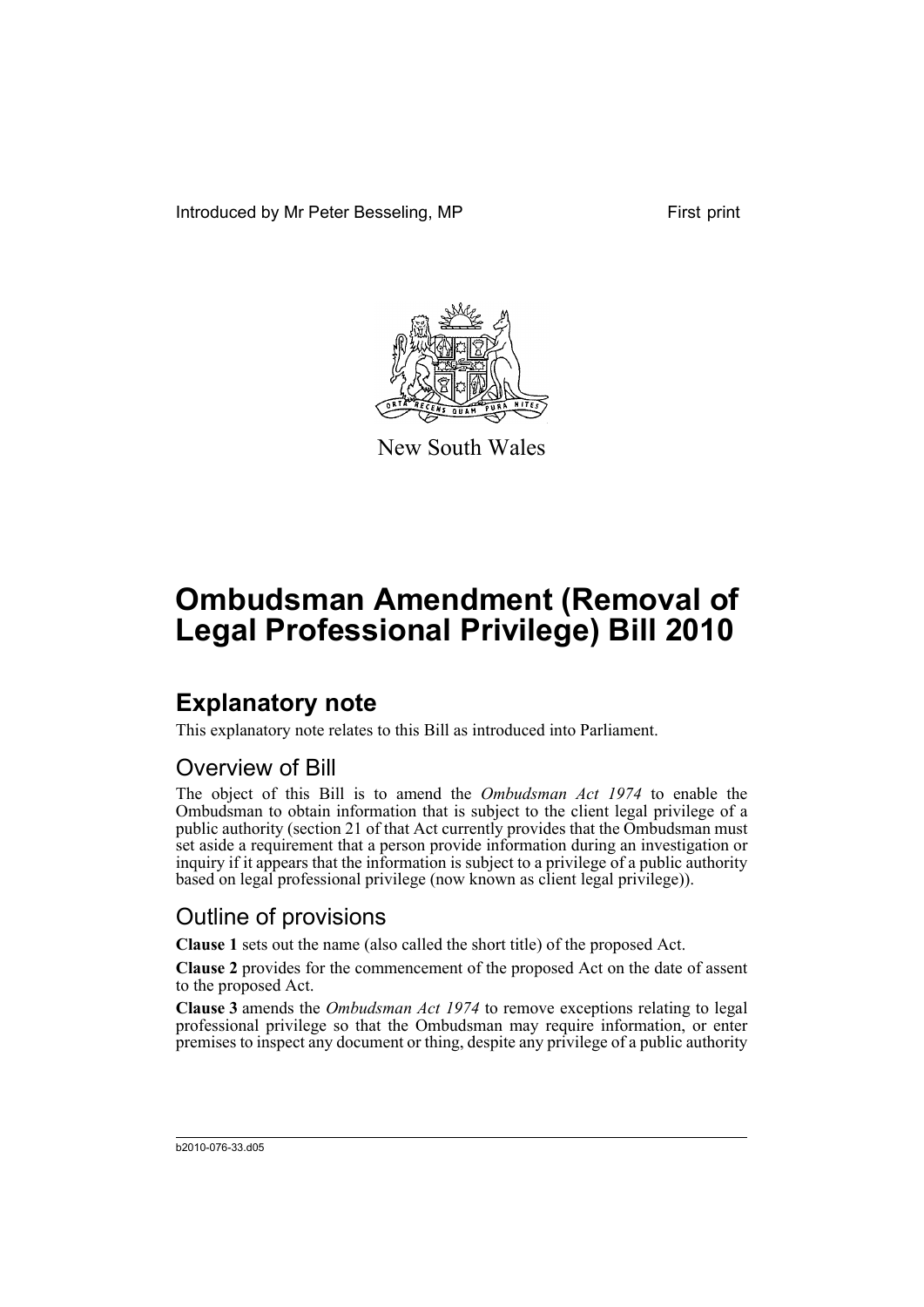Ombudsman Amendment (Removal of Legal Professional Privilege) Bill 2010

Explanatory note

that the public authority might claim in a court of law. The amendment also enables regulations of a savings or transitional nature consequent on the enactment of the proposed Act to be made.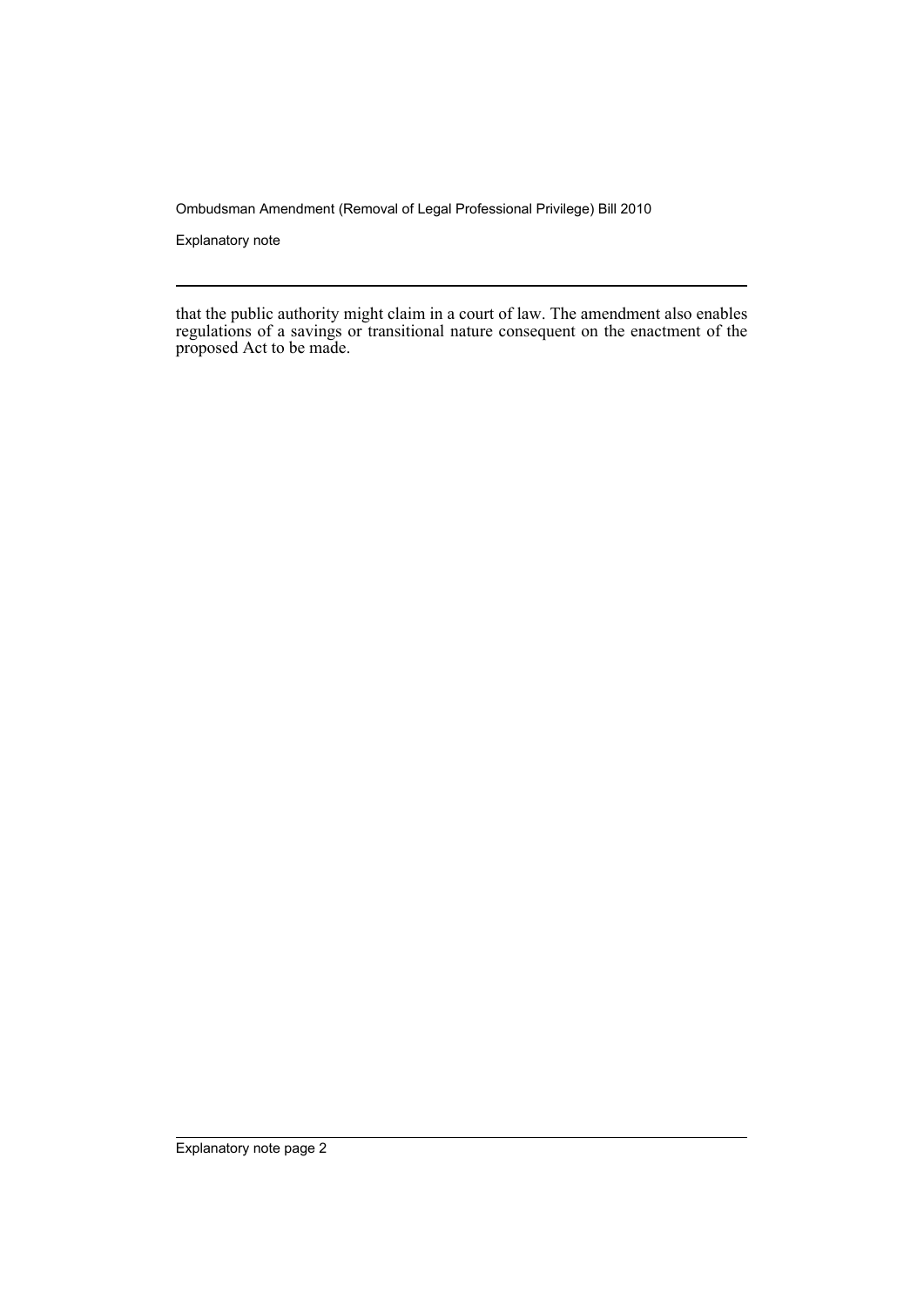Introduced by Mr Peter Besseling, MP First print



New South Wales

# **Ombudsman Amendment (Removal of Legal Professional Privilege) Bill 2010**

### **Contents**

| Page |
|------|
|      |
|      |
|      |
|      |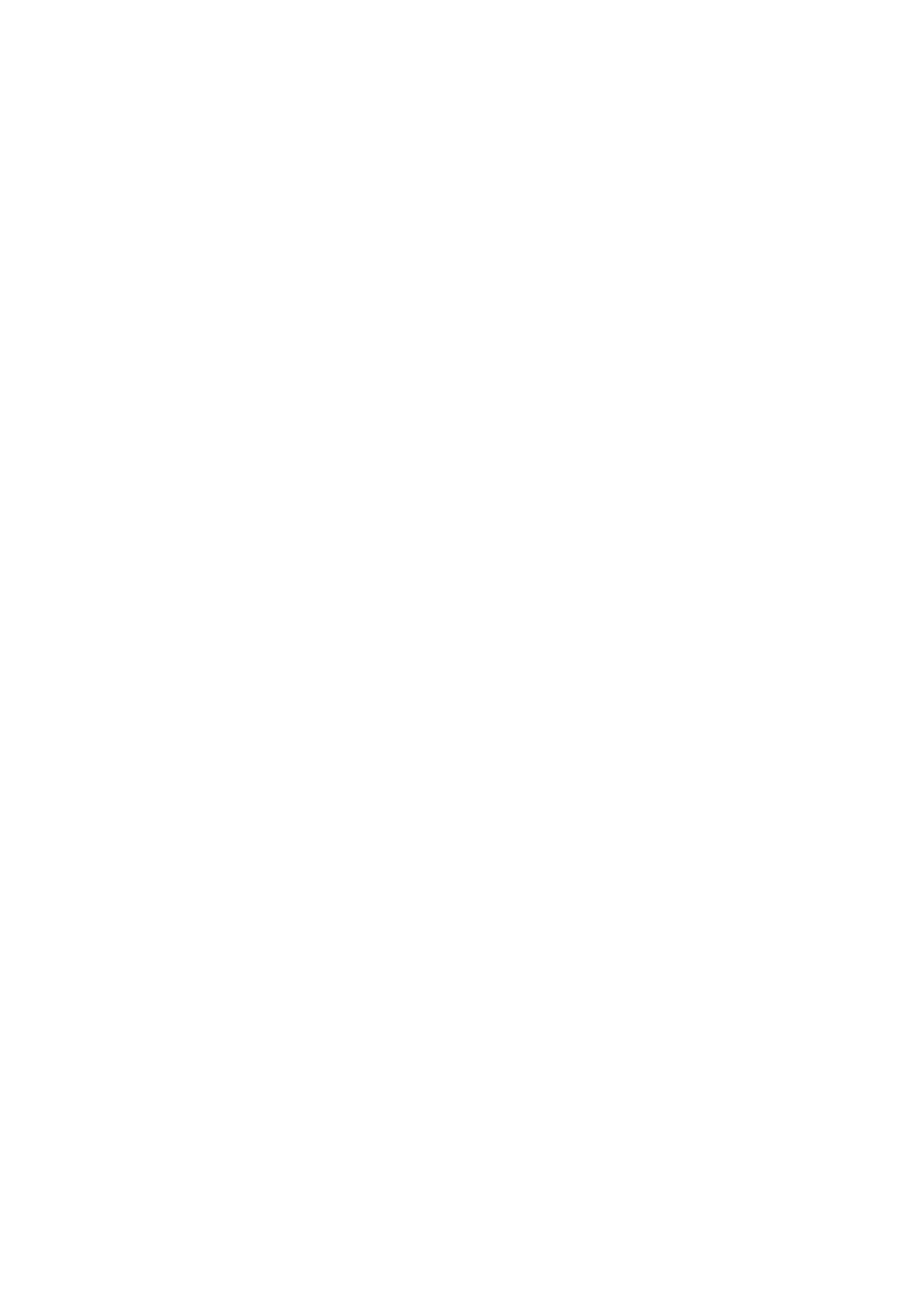

New South Wales

# **Ombudsman Amendment (Removal of Legal Professional Privilege) Bill 2010**

No , 2010

#### **A Bill for**

An Act to amend the *Ombudsman Act 1974* to remove provisions that prevent the Ombudsman from obtaining information that is subject to the client legal privilege of a public authority.